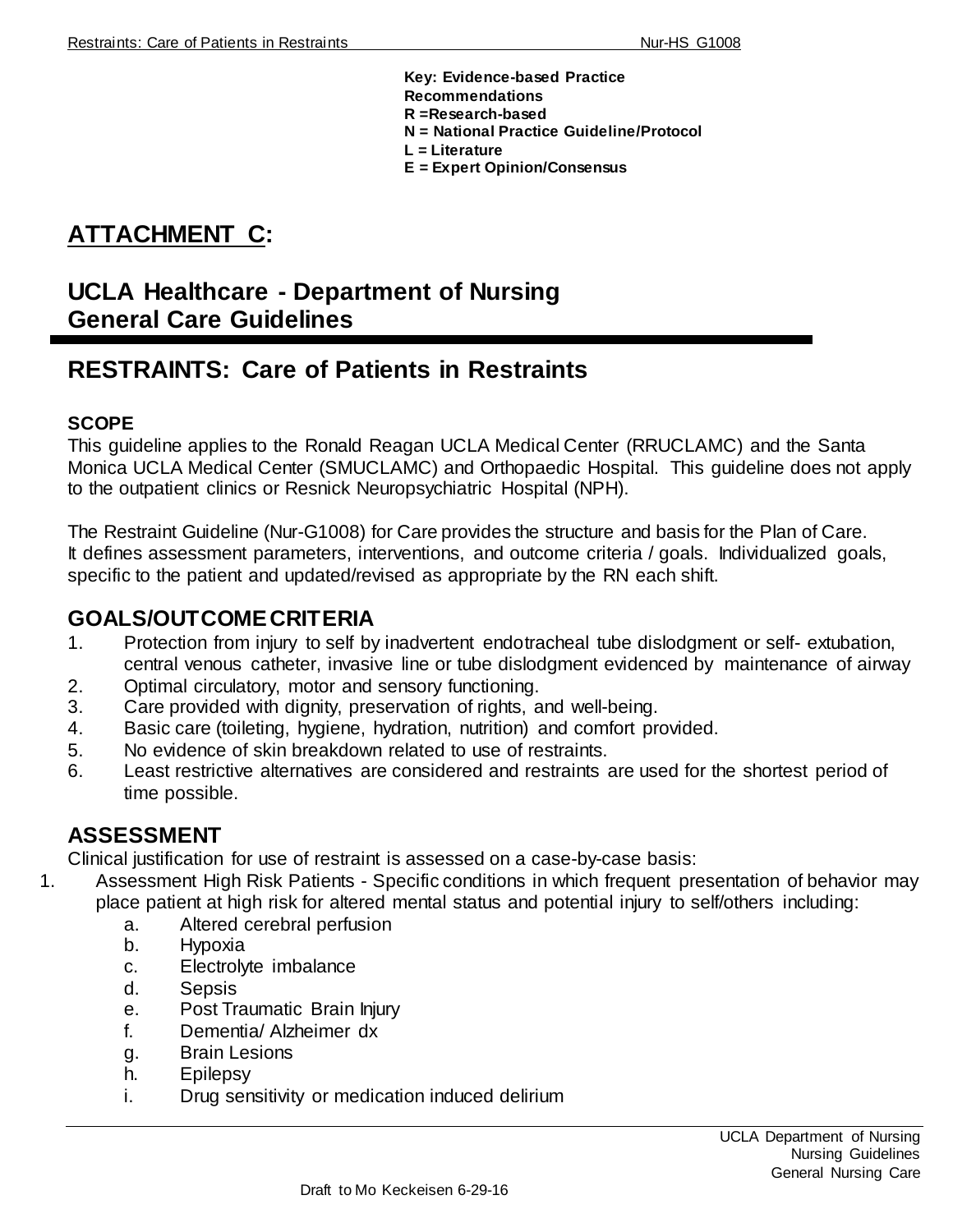- j. Alcohol / Recreational Drug ingestion
- k. Encephalopathy
- l. Post Anesthesia
- 2. Specific procedures in which restraints may be necessary to prevent harm to the patient when effectiveness of procedure is compromised and endangers the patient such as:
	- a. Emergent Intubation
	- b. Insertion of invasive catheters
	- c. Magnetic Resonance Imaging (MRI), Computed Tomography (CT) Scans, Angiography procedures

# **USE OF LESS RESTRICTIVE MEASURES PRIOR TO INSTITUTING RESTRAINTS**

Note: An individualized approach to care is the best way to avoid use of restraints for patients with acute confusion and cognitive impairment. **R<sup>1</sup>**

*Consider the following alternative measures before implementing Restraints:* **L 1** *,* **L 2**

## **Alternatives Measures include: (See Appendix B)**

- Hand Mittens (unrestrained)
- Activity Apron
- Body Holder Support Device (Bed or Chair)
- Bed Check Monitoring Device or Bed Alarms
- \*Elbow Immobilizer (Freedom Splints) / \*No-No's in Pediatrics (these devices while "less restrictive" meet the definition of a restraints and require MD Restraint Order).

## **Physiologic Measures**

- Comfort measures
- Positioning/back massage
- Pain/Anxiety Relief
- Ensure patient is clean & dry
- Toileting Routinely (offer urinal)
- Check for hunger/thirst

#### **Psychological Measures**

- Frequent reorientation to person, time, place with verbal redirection
- Soothing music, therapeutic relaxation techniques, Urban Zen
- Diversional activities: exercises, TV/Music, play therapy
- Companionship/Supervision: family in room, constant observational aide,
- Keep patient well informed and allow active participation in care

#### **Environmental/Safety Measures:**

- Consider noise, lighting in room
- Relocate patient near nursing station
- Security in proximity (e.g. ER setting)
- Frequent checks for environmental/patient safety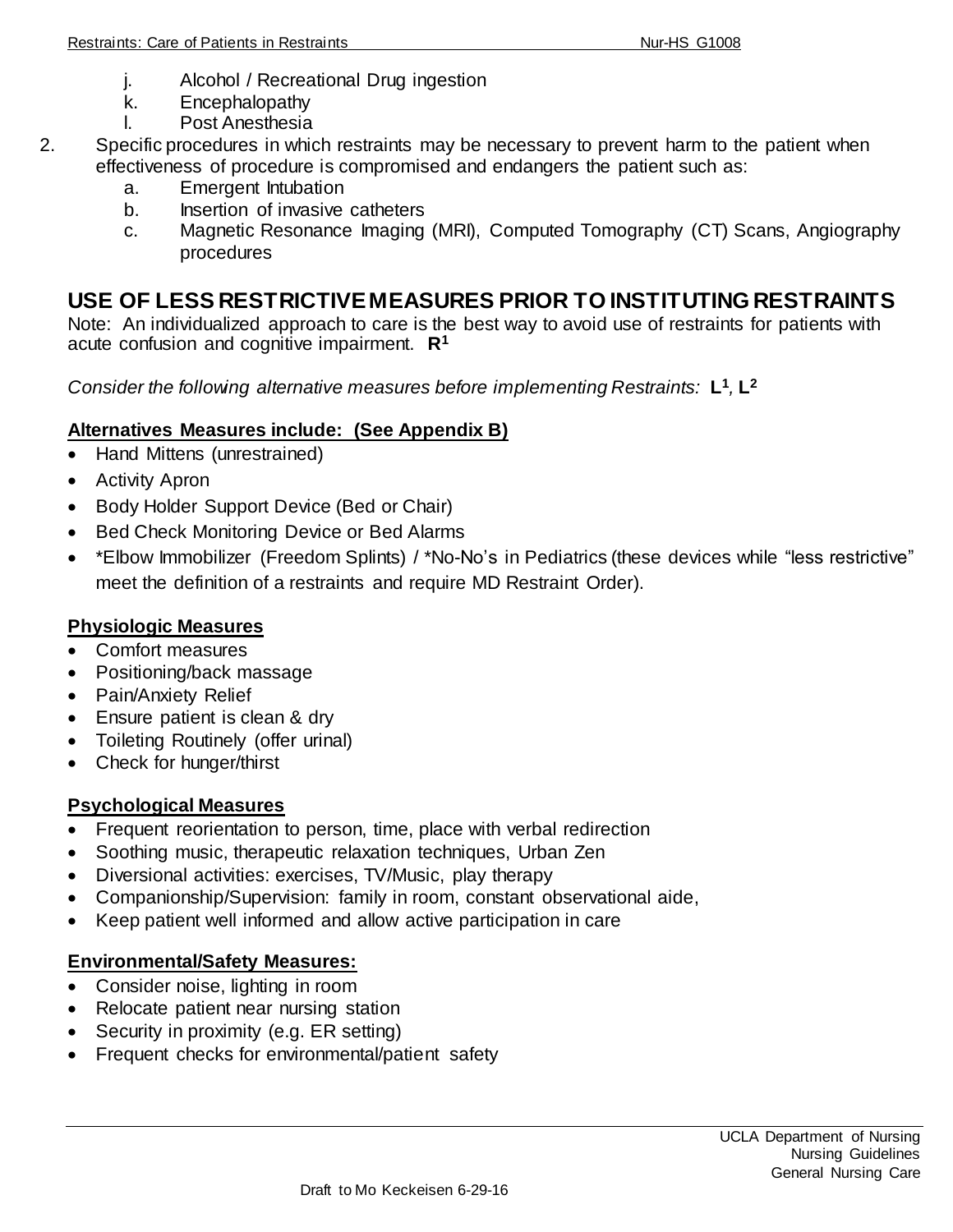## **INTERVENTIONS:**

# **Non-Violent (Medical-Surgical)Restraints:**

Non-violent restraints are used when alternatives and least restrictive methods have been ineffective to prevent injury and exhibit due to accidental dislodgment of invasive-central lines, tubes or drains, hypoxia, electrolyte/metabolic imbalance, dementia, encephalopathy, drug sensitivity, or sepsis.

- a. Agitation Level +1 or +2 (See Agitation Scale)
- a. Pulling/Tugging at invasive lines/tubes
- b. Confusion/Disorientation
- c. Delirium/Cognitive impairment affecting safety judgment
- d. Wandering behavior w/ impaired safety judgment

#### **Agitation Scale**

- + 3 Immediate threat to safety
- **+ 2 Agitated, does not calm to verbal**
- *+ 1* **Agitated, calms to verbal**
	- 0 Calm, follows commands

2. Notify the MD, NP, or PA, as **soon as possible (within 2 hours)** and obtain restraint order. The order must be entered into EMR within the 2 hour time frame of initial restraint application.  $\cdot$  =  $\cdot$   $\cdot$ 

**1 3** 

- 3. Non-violent (medical/surgical) restraint orders can never written as PRN or as 'Standing Orders'.
- 4. Vital signs are monitored and physical assessment documented (including respiratory and **cardiac status)** per nursing guidelines of care or more frequently as indicated or ordered **+ 1**
- 5. Notify the physician, NP, or PA immediately for a significant change in patient condition.
- 6. Renewal orders for ongoing restraints are required each calendar day.

5. New restraint orders are required upon patient transfers to another unit or service, upon transfer to another level of care (e.g. ICU to floor) upon examination of the patient by physician, NP, or PA.  $\mathfrak{g}$  to anoth commands

## **Flowsheet Documentation -Non-Violent (Medical-Surgical) Restraint:**

|                                                  | <b>A* Hyperspace - RR 8N - TPLY - KIM P.</b>                                                        | K.                                                                                            | <b>Future/Standing Orders</b>      |                                                       | $\Box$ $\Box$ $\Box$                    |  |  |  |  |  |  |  |
|--------------------------------------------------|-----------------------------------------------------------------------------------------------------|-----------------------------------------------------------------------------------------------|------------------------------------|-------------------------------------------------------|-----------------------------------------|--|--|--|--|--|--|--|
| Epic -                                           |                                                                                                     | performance of the Basket Munit Census nin Forms Portal So OR Reports ↓ E My Dashboards       |                                    | Research -                                            | <b>O</b> 乃 ●Print - Log Out             |  |  |  |  |  |  |  |
| 112<br><b>Bad</b>                                | <b>Connecticut, Ripley</b>                                                                          | $\times$                                                                                      |                                    |                                                       | EpicCare                                |  |  |  |  |  |  |  |
| Connecticut, Ripley<br>Male, 60 y.o., 02/20/1953 |                                                                                                     | MRN: 4500288 Attending: WHITECOAT, W<br>CSN: 623224<br><b>RR8N Transplant NONE</b>            | Location: RR 8N<br>Coverage: None  | Allergies: Tetracyclines & Related<br>Code: FULL      | Service: Medicine<br>Pt Class: Inpatier |  |  |  |  |  |  |  |
|                                                  | <b>Doc Flowsheets</b>                                                                               |                                                                                               |                                    |                                                       | Resize $\div$<br>2                      |  |  |  |  |  |  |  |
| Patient Summary                                  | В<br>$\exists_{\mathbf{e}}$<br>File                                                                 | ₹₽<br>扇<br>$m^2$<br>$n^2n$<br>Add Col Insert Col Show Device Data<br>Add Rows Add LDA Cascade | $\blacksquare$<br>Last Filed       | 踩<br><b>THE</b><br>瞑<br>Go to Date Values By<br>Graph | More                                    |  |  |  |  |  |  |  |
| Chart Review<br>Results Review                   | ◀ live Devices                                                                                      | Medical/Non-Violent R<br>Daily Cares/Safety                                                   | Behavioral/Violent Re              | Medical/Non-Violent RO<br>Conscious Sedation          | 戶                                       |  |  |  |  |  |  |  |
|                                                  | 03/21/13 1000<br>$\overline{\mathbf{v}}$<br>Mode: Accordion Expanded View All<br>Medical/Non-Violen |                                                                                               |                                    |                                                       |                                         |  |  |  |  |  |  |  |
| Work List                                        | $\overline{\mathbf{v}}$<br>Medical Surgical                                                         | ■ 1m 5m 10m 15m 30m 1h 2h 4h 8h 24h Based on: 0700 Reset                                      |                                    | Injury/LOC/Circ/Sens/Motor Q2h                        | 音击                                      |  |  |  |  |  |  |  |
| <b>MAR</b>                                       | $\overline{\mathbf{v}}$<br>Justification                                                            |                                                                                               | Admissi<br>3/21/13                 | P                                                     |                                         |  |  |  |  |  |  |  |
| <b>Doc Flowsheets</b>                            | Restraint Type a   <del>V</del>                                                                     |                                                                                               |                                    | Select Single Option: (F5)                            |                                         |  |  |  |  |  |  |  |
| Intake/Output                                    | Restraint Monit                                                                                     | <b>Medical Surgical/Non-Violent Restraints</b>                                                | 1000                               | P=Performed                                           |                                         |  |  |  |  |  |  |  |
|                                                  |                                                                                                     | Order current per calendar day?                                                               | S=Sleeping, RR WNL for Pt<br>Other |                                                       |                                         |  |  |  |  |  |  |  |
| <b>Notes</b>                                     |                                                                                                     | Advisement                                                                                    | Yes.<br>1:2                        |                                                       |                                         |  |  |  |  |  |  |  |
| <b>Patient Education</b>                         |                                                                                                     | Alternative Measures                                                                          | $R$ ; O; F                         | Comment (F6)                                          |                                         |  |  |  |  |  |  |  |
| Care Plan                                        |                                                                                                     | Retired - Alternative Measures (View Only)                                                    |                                    |                                                       |                                         |  |  |  |  |  |  |  |
|                                                  |                                                                                                     | <b>Justification</b>                                                                          |                                    | $\circledR$<br><b>Value Information</b>               |                                         |  |  |  |  |  |  |  |
| Order Entry                                      |                                                                                                     | Clinical Justification                                                                        | P.                                 | Р                                                     |                                         |  |  |  |  |  |  |  |
| Order Mgmt                                       |                                                                                                     | <b>Restraint Type and Location</b>                                                            |                                    | Taken by:<br>Kim Plantain, RN at 03/21/13 1000        |                                         |  |  |  |  |  |  |  |
|                                                  |                                                                                                     | <b>Restraint Type</b>                                                                         | s                                  | Recorded by:                                          |                                         |  |  |  |  |  |  |  |
| Immunizations                                    |                                                                                                     | <b>Restraint Location</b>                                                                     | Bi:W                               | Kim Plantain, RN at 03/21/13 1035                     |                                         |  |  |  |  |  |  |  |
| Shift Documentati                                |                                                                                                     | Retired - Restraint Type (View-only)<br>Retired - Restraint Location (View-only)              |                                    |                                                       |                                         |  |  |  |  |  |  |  |
| Navidators                                       |                                                                                                     | <b>Restraint Monitoring</b>                                                                   |                                    | Last Filed Value(s) - Within Last 24<br>Hour(s)       | $\circledR$                             |  |  |  |  |  |  |  |
|                                                  |                                                                                                     | Injury/LOC/Circ/Sens/Motor Q2h                                                                | P.                                 |                                                       |                                         |  |  |  |  |  |  |  |
|                                                  |                                                                                                     | Release/ROM/Needs/Reassess Q2h                                                                | P                                  | by Kim Plantain, RN at 03/21/13 1000                  |                                         |  |  |  |  |  |  |  |
|                                                  |                                                                                                     | Retired - Release/ROM/Needs/Reassess Q2h                                                      |                                    |                                                       |                                         |  |  |  |  |  |  |  |
|                                                  |                                                                                                     |                                                                                               |                                    | <b>First Filed Value</b>                              | $\circledR$                             |  |  |  |  |  |  |  |
|                                                  |                                                                                                     |                                                                                               |                                    | P                                                     |                                         |  |  |  |  |  |  |  |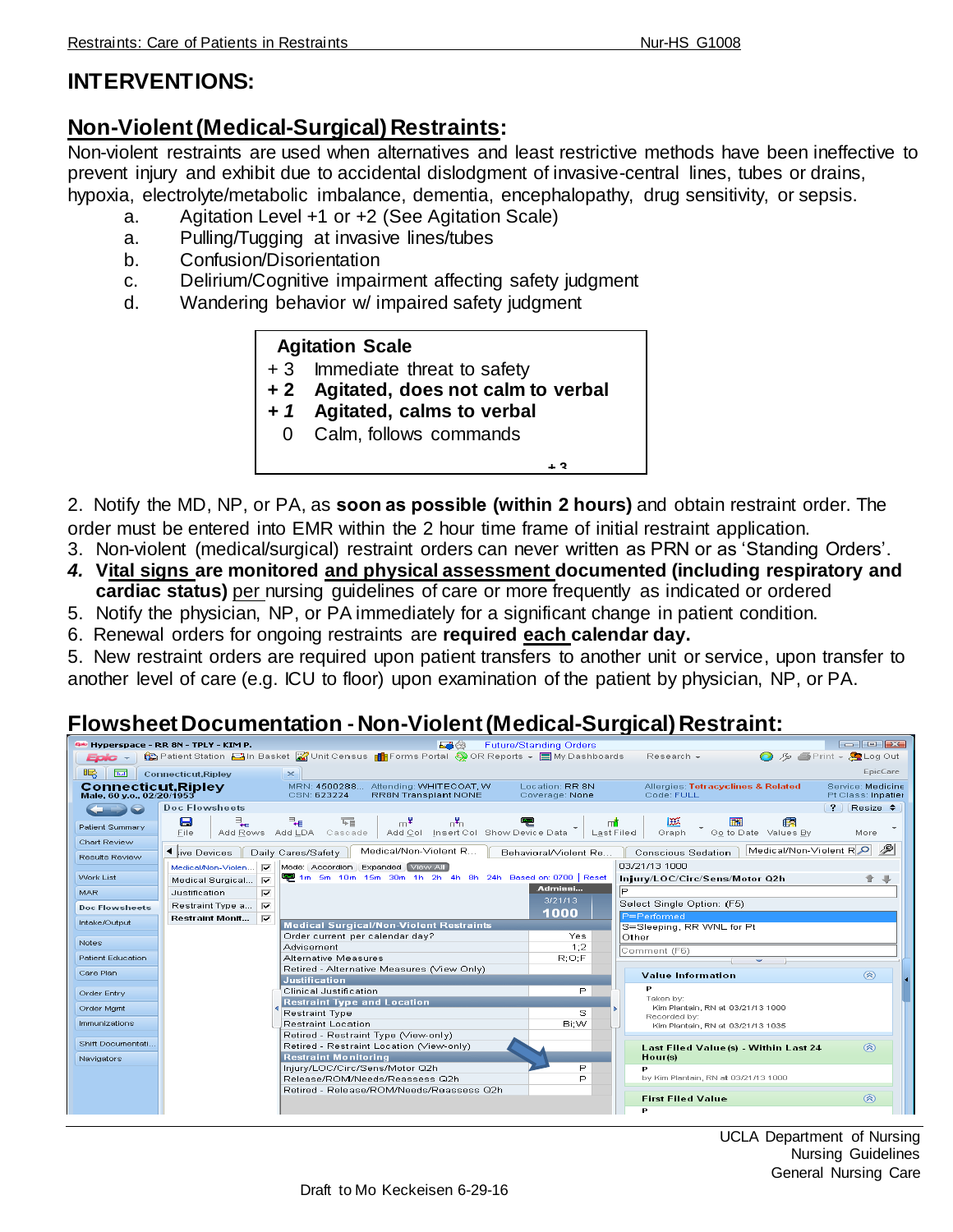- A (P) mark (**Q2 hours – row 1)** indicates observation and monitoring of patient for presence of i*njury, level of consciousness (LOC), circulation, sensory, and motor* (observe and assess more frequently as appropriate).
	- o Assure that restraints are appropriately applied
	- $\circ$  Assess skin integrity and circulation of restrained extremity and/or torso.
- A (P) mark (**Q2 hours – row 2**) indicates **release** of restraints, **range of motion**; assessment of **need for hygiene, elimination, hydration, nutrition, position change**; and **reassessment** of need to continue restraints based on patient response to less restrictive interventions.
- For **sleeping patients, use (S)** in place of **Q2 hour** assessments when a patient is sleeping. An (S) indicates that the sleeping patient's skin color and extremities checked for adequate tissue perfusion and circulation; breathing is observed (**check** that *respiratory rate is within normal limits for the patient) and documented.*
- **Discontinue restraints** when criteria no longer apply. **Document restraints as "Off" on the restraint flowsheet. A new order is required if restraints are re-applied.**
- A **"Restraint Plan of Care**" is required in the **Care Plan section in the EMR; and**  individualized patient goals/outcome objectives updated as outlined in this guideline (NUR-G1008).
- The **patient's response to interventions and less restricted measures used are included in the documentation.**

|                                                       | <b>AMINOSIVII (VULLVIII) HVIII IVEHTATU III MWING V INGHSHU GULU VIIII</b> |      |      |      |                               |      |                               |          |      | <b>INESUAIIII TYPE</b> |      |        |          |                                                                                                            |                            |                                                        |
|-------------------------------------------------------|----------------------------------------------------------------------------|------|------|------|-------------------------------|------|-------------------------------|----------|------|------------------------|------|--------|----------|------------------------------------------------------------------------------------------------------------|----------------------------|--------------------------------------------------------|
| $\blacksquare$                                        | 10/17/15                                                                   |      |      |      |                               |      |                               | 10/18/15 |      |                        |      |        |          |                                                                                                            | 10/19/15                   |                                                        |
|                                                       | 2000                                                                       | 2200 | 0000 | 0200 | 0400                          | 0600 | 0800                          | 1000     | 1530 | 1600                   | 1800 | 2000   | 2200     | 0000                                                                                                       | 0200                       | Previous: S:M                                          |
| <b>Medical Surgical/Non-Violent Restraints</b>        |                                                                            |      |      |      |                               |      | Select Multiple Options: (F5) |          |      |                        |      |        |          |                                                                                                            |                            |                                                        |
| Order current per calendar day?                       | Yes                                                                        |      |      |      |                               |      | Yes                           |          |      |                        |      | Yes    | Yes      | Yes                                                                                                        | Yes                        | <sup>0f</sup>                                          |
| Advisement                                            |                                                                            |      |      |      |                               |      |                               |          |      |                        |      |        |          |                                                                                                            |                            | S=Soft Restraints                                      |
| Alternative Measures                                  | 0;CM;R                                                                     |      |      |      |                               |      | 0;CM;R                        |          |      |                        |      | O;CM;R | O;CM;R   | O;CM;R                                                                                                     | 0;CM;R                     | M=Mittens - Restrained                                 |
| Justification                                         |                                                                            |      |      |      |                               |      |                               |          |      |                        |      |        |          |                                                                                                            |                            | V=Vest - Chest/Waist                                   |
| Clinical Justification                                | PlP                                                                        |      |      |      |                               |      | PlP                           |          |      |                        |      | PlP    | PlP      | PI;P                                                                                                       | PlP                        | SR=Side Rail                                           |
| Restraint Type and Location                           |                                                                            |      |      |      | EI=Elbow Immobilizer - Freedo |      |                               |          |      |                        |      |        |          |                                                                                                            |                            |                                                        |
| Restraint Type                                        | S;M                                                                        |      |      |      |                               |      |                               | DSR      | S;M  |                        | Off  | M      | M        | $\mathsf{M}% _{T}=\mathsf{M}_{T}\!\left( a,b\right) ,\ \mathsf{M}_{T}=\mathsf{M}_{T}\!\left( a,b\right) ,$ | M                          | NN=No-No's - Peds only                                 |
| Restraint Location                                    | H;W                                                                        |      |      |      |                               |      | $H_1^*W$                      |          | W:Bi |                        |      | H;Bi   | $H_1B_1$ | H;Bi                                                                                                       | $H_1^{\prime}B_1^{\prime}$ | <b>DSR=Direct Supervised Relea</b>                     |
| <b>Other (Comment)</b><br><b>Restraint Monitoring</b> |                                                                            |      |      |      |                               |      |                               |          |      |                        |      |        |          |                                                                                                            |                            |                                                        |
| Injury/LOC/Circ/Sens/Motor Q2h                        | p                                                                          | P    | p    | р    | P                             | p    | D                             |          | D    | p                      |      | D      | p        | P                                                                                                          |                            | DSR=Direct Supervised Release<br><u>in il umunitat</u> |
| Release/ROM/Needs/Reassess Q2h                        | P                                                                          | P    | P    | p    | P                             | P    | D                             |          | p    | P                      |      | P      | P        | P                                                                                                          | P                          | ۸I                                                     |

# **Flow Sheet Example: Directly Supervised Release (DSR)**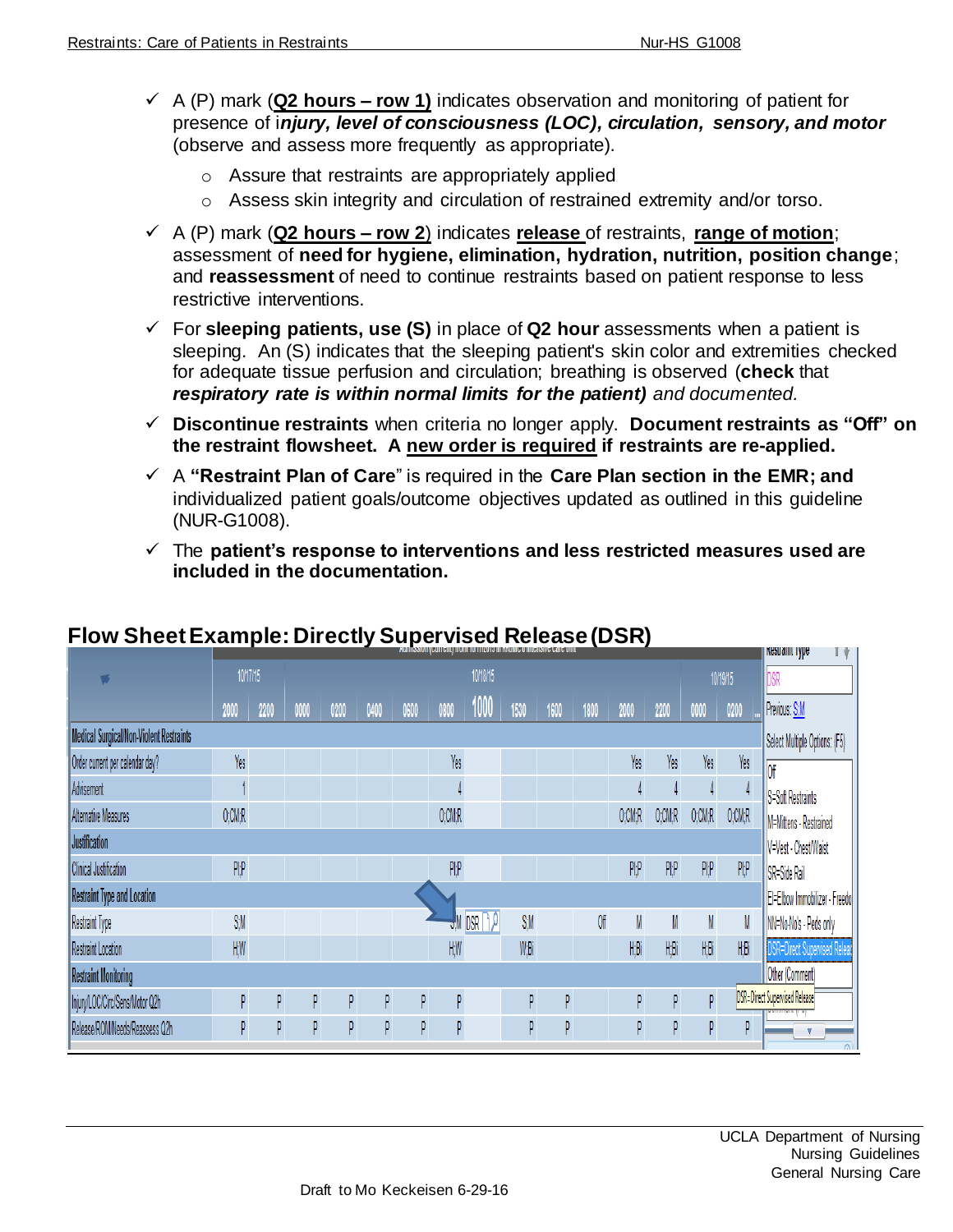- **Directly Supervised Release (DSR)** may be used to document when the nurse temporarily releases patient from restraints while providing direct care at the bedside or directly supervising the patient.
- $\checkmark$  DSR may be used to document when restraints are temporarily removed while family is visiting at the bedside for brief periods of time (e.g. holding patient's hand and directly supervising patient).
- $\checkmark$  If a sitter/COA is present or a family member remains at the bedside with the patient for extended periods (greater than 4 hours), it is appropriate to discontinue the restraint and documentation reflected as "OFF" on the flowsheet.
- *When restraints are documented on the flow sheet as "Off", a new order is required if restraints are re-applied. If restraints are necessary to ensure patient safety***, a NEW restraint order must be obtained within 2 hours of restraint re-application.**
- DSR is NOT to be confused with "PRN" use of restraints (**PRN is prohibited**).

# **Violent / Self-Destructive (Behavioral) Restraints:**

**Violent / Self Destructive Behavioral** restraints apply to patients who exhibit new onset, unanticipated and unexpected, violent, abusive, aggressive or combative behavior with a sustained/marked agitation level of **+3 (Immediate threat to safety)** posing an immediate danger to self for others.

**1***.* **Contact MD, NP, or PA immediately;** MD must **evaluate patient face-to-face (in-person) within 1 hour of** VIOLENT (BEHAVIORAL) RESTRAINT application. The actual time of face-to-face assessment must be documented in Violent (Self Destructive) Restraint Order Set.

# **Agitation Scale**

### **+ 3 Immediate threat to safety**

- + 2 Agitated, does not calm to verbal
- + 1 Agitated, calms to verbal
	- 0 Calm, follows commands

2. Violent /(Behavioral) Restraint orders are " Time limited" and require new orders at specific intervals in accordance with regulatory requirements.

- a. Every 4 hours for adults;
- b. Every 2 hours for 9-17 years of age
- c. Every 1 hour for under 9 years of age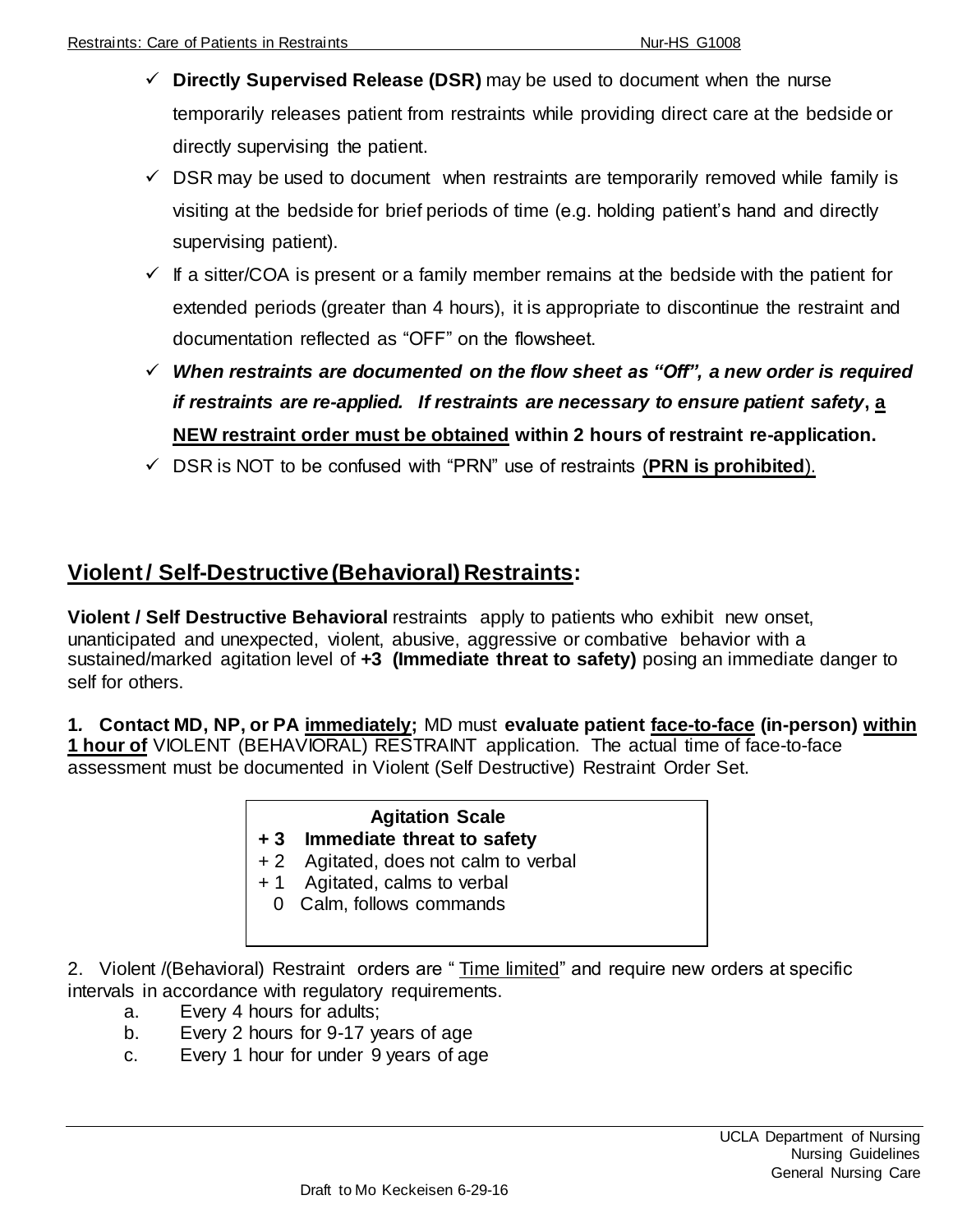3. When the order is about to expire, the RN must contact the MD/designee to report the results of his/her assessment and request the renewal order (not to exceed time limits established).

4. The restraint orders may be renewed within the specified time limit for up to 24 hours at which time the patient must see and assessed by MD/NP/PA (face-to-face) before issuing a new order.

5. *"Tuff Cuffs" have replaced "Hard/leather*" for violent/behavioral restraints in the inpatient setting. Patients admitted from the Emergency Department in Hard (or locked) Restraints must have ER restraints replaced with Tuff Cuffs upon arrival to acute care nursing units.



**Tuff Cuffs" (Quick Release) – Available on your Materials Management carts or obtained through Materials Management for Violent/Self Destructive Behavioral Restraint Patients.** Wrist (Blue Color Coded) - **"Restraint (Wrist) Tuff Cuff"** Ankle (Red Color Coded) - **"Restraint (Ankle) Tuff Cuff"**

- 6. As soon as *patient de-escalates* (Agitation less than +3), *use least restrictive measures* (e.g. change to "non-violent (medical-surgical)" restraints or discontinue patient restraints.
- 7. Collaborate with patient and staff to help patient regain control & revise patient's treatment plan as needed
- 8. **Criteria for Early Removal:** The RN may discontinue restraints when the original behavior identified in the MD/designee orders is no longer exhibited. However, new restraint orders are required if restraints need to be reapplied and alternatives remain ineffective.
- 9. **Transporting "Violent/Self Destructive Restraint" Patients to Procedures:** Any patient Violent (Behavioral) restraints must be **accompanied** by and **continuously monitored** by a registered nurse. To ensure patient safety, the patient must not be left unattended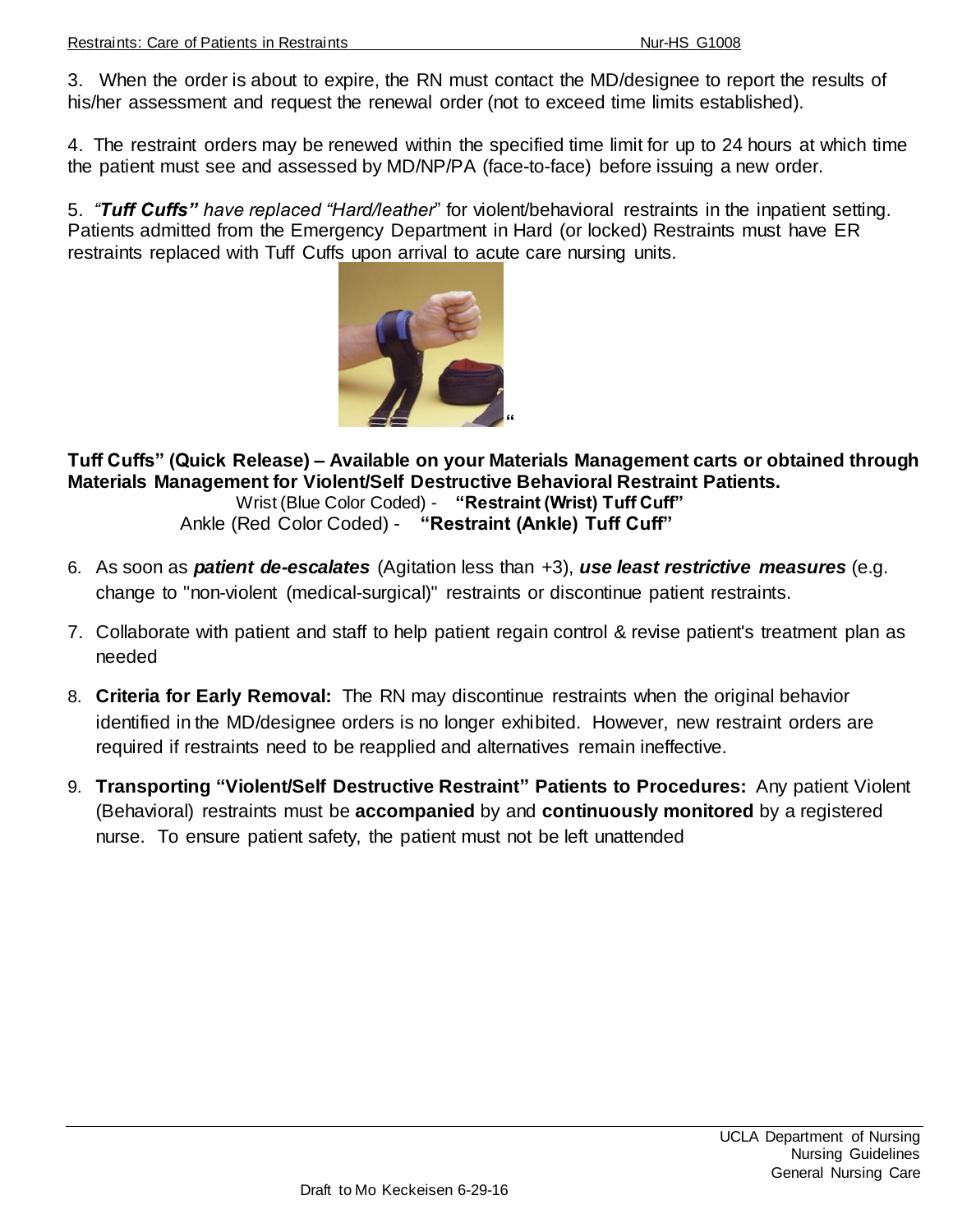# **Flow Sheet Documentation - Violent/Self-Destructive Restraints:**

|                                                  | <b>O*</b> Hyperspace - RR 8N - TPLY - KIM P. | 56                                                                                                       | <b>Future/Standing Orders</b>     |                                                               | $\Box$ $\Box$ $\Box$                    |  |  |  |  |  |  |
|--------------------------------------------------|----------------------------------------------|----------------------------------------------------------------------------------------------------------|-----------------------------------|---------------------------------------------------------------|-----------------------------------------|--|--|--|--|--|--|
| <b>Epic</b>                                      |                                              | Let Patient Station Elin Basket Munit Census Pri Forms Portal & OR Reports ↓ El My Dashboards            |                                   | Research +                                                    | <b>O</b> 乃 ● Print - Log Out            |  |  |  |  |  |  |
| 暍<br><b>Ball</b>                                 | <b>Connecticut, Ripley</b>                   | $\times$                                                                                                 |                                   |                                                               | EpicCare                                |  |  |  |  |  |  |
| Connecticut, Ripley<br>Male, 60 y.o., 02/20/1953 |                                              | MRN: 4500288 Attending: WHITECOAT, W<br>CSN: 623224<br><b>RR8N Transplant NONE</b>                       | Location: RR 8N<br>Coverage: None | Allergies: Tetracyclines & Related<br>Code: FULL              | Service: Medicine<br>Pt Class: Inpatier |  |  |  |  |  |  |
|                                                  | <b>Doc Flowsheets</b>                        |                                                                                                          |                                   |                                                               | 2<br>Resize $\div$                      |  |  |  |  |  |  |
| Patient Summary                                  | Я<br>₹<br>File                               | ₹€<br>量<br>$m^2$<br>n <sup>y</sup> n.<br>Add Col Insert Col Show Device Data<br>Add Rows Add LDA Cascade |                                   | 踩<br>儑<br>ार्ग<br>Graph<br>Go to Date Values By<br>Last Filed | More                                    |  |  |  |  |  |  |
| Chart Review<br>Results Review                   | <sup>●</sup> <i>live</i> Devices             | Medical/Non-Violent R<br>Daily Cares/Safety                                                              | Behavioral/Violent Re             | Behavioral/Violent Res<br><b>Conscious Sedation</b>           | ு                                       |  |  |  |  |  |  |
|                                                  | ☞<br>Behavioral/Violent                      | 03/21/13 1000<br>Mode: Accordion Expanded View All                                                       |                                   |                                                               |                                         |  |  |  |  |  |  |
| Work List                                        | $\overline{\mathbf{v}}$<br>Behavioral/Viole  | 1m 5m 10m 15m 30m 1h 2h 4h 8h 24h Based on: 0700 Reset                                                   |                                   | Continous Obs/Q15 LOC/C/S/M                                   | Գ -Ա                                    |  |  |  |  |  |  |
| <b>MAR</b>                                       | ⊽<br>Justification                           |                                                                                                          | Admissi                           | PPPP                                                          |                                         |  |  |  |  |  |  |
| <b>Doc Flowsheets</b>                            | Restraint Type a<br>⊽                        |                                                                                                          | 3/21/13                           | Select Single Option: (F5)                                    |                                         |  |  |  |  |  |  |
| Intake/Output                                    | Restraint Monit<br>⊽                         |                                                                                                          | 1000                              | P=Performed Q15x1                                             |                                         |  |  |  |  |  |  |
|                                                  |                                              | <b>Behavioral/Violent Restraints</b>                                                                     |                                   | PP=Performed Q15x2                                            |                                         |  |  |  |  |  |  |
| <b>Notes</b>                                     |                                              | Length of Order<br>Immediate MD Notification                                                             | 4<br>Yes                          | PPP=Performed Q15x3<br>PPPP=Performed Q15x4                   |                                         |  |  |  |  |  |  |
| Patient Education                                |                                              | Face to Face Within 1 Hour                                                                               | S=Sleeping, with RR WNL           |                                                               |                                         |  |  |  |  |  |  |
|                                                  |                                              | Advisement x1                                                                                            | Yes wit<br>Ð                      | Other (Comment)                                               |                                         |  |  |  |  |  |  |
| Care Plan                                        |                                              | Alternative Measures                                                                                     | R/O; F; E                         | Comment (F6)                                                  |                                         |  |  |  |  |  |  |
| Order Entry                                      |                                              | Retired - Alternative Measures (View Only)                                                               |                                   |                                                               |                                         |  |  |  |  |  |  |
| Order Mgmt                                       |                                              | <b>Justification</b>                                                                                     |                                   | <b>Value Information</b>                                      | $\circledR$                             |  |  |  |  |  |  |
|                                                  |                                              | Clinical Justification                                                                                   | $+3Ag$                            | <b>PPPP</b>                                                   |                                         |  |  |  |  |  |  |
| Immunizations                                    |                                              | <b>Restraint Type and Location</b><br><b>Restraint Type</b>                                              | $\top$                            | Taken by:                                                     |                                         |  |  |  |  |  |  |
| Shift Documentati                                |                                              | <b>Restraint Location</b>                                                                                | $4 - pt$                          | Kim Plantain, RN at 03/21/13 1000<br>Recorded by:             |                                         |  |  |  |  |  |  |
| Navigators                                       |                                              | Retired - Restraint Type (View-only)                                                                     |                                   | Kim Plantain, RN at 03/21/13 1037                             |                                         |  |  |  |  |  |  |
|                                                  |                                              | Retired - Restraint Location (View-only)                                                                 |                                   |                                                               |                                         |  |  |  |  |  |  |
|                                                  |                                              | <b>Restraint Monitoring</b>                                                                              |                                   | Last Filed Value(s) - Within Last 24                          | ⊗                                       |  |  |  |  |  |  |
|                                                  |                                              | Continous Obs/Q15 LOC/C/S/M                                                                              | PPPP                              | Hour(s)                                                       |                                         |  |  |  |  |  |  |
|                                                  |                                              | Release/ROM/Needs/Reassess Q2h                                                                           | P                                 | <b>PPPP</b><br>by Kim Plantain, RN at 03/21/13 1000           |                                         |  |  |  |  |  |  |
|                                                  |                                              | Retired - Release/ROM/Needs/Reassess Q2h                                                                 |                                   |                                                               |                                         |  |  |  |  |  |  |
|                                                  |                                              |                                                                                                          |                                   | <b>First Filed Value</b>                                      | ⊗                                       |  |  |  |  |  |  |
| More Activities $\blacktriangleright$            |                                              |                                                                                                          |                                   | <b>PPPP</b><br>by Kim Plantain, RN at 03/21/13 1000           |                                         |  |  |  |  |  |  |
| d'Istarti                                        | $\bullet$ $\circ$ $\circ$ $\circ$            | A Hyperspace - RR 8N -                                                                                   |                                   | <b>2 / W20 5 05 2 10:38 AM</b>                                |                                         |  |  |  |  |  |  |

- **Continuous observation** with **q 15-minute documentation is documented EACH hour as (PPPP).** Each (P) mark indicate the following assessments were *"performed"* Q15 minutes o flow sheet reflects continuous observation of the patient, and assessment of LOC, circulation, sensory, and motor.(CSM)
- $\checkmark$  **A (P) mark Q2** hours on the flow sheet indicates assessment of patient's need for hygiene, elimination, hydration, nutrition, position change and skin integrity; release of restraints, range of motion and reassessment of need to continue restraints
- $\checkmark$  Vital signs, including respiratory and cardiac status are assessed and documented per unit standard
- **Sleeping patients require continuous monitoring. Use (S)** in place of **Q2 hour**  assessments when a patient is sleeping. An (S) indicates that the sleeping patient's skin color and extremities checked for adequate tissue perfusion and circulation; breathing is observed (**check** that *respiratory rate is within normal limits for the patient).* Document respiratory rate (RR) in Vital Signs (VS) record as appropriate to patient condition and per unit standard.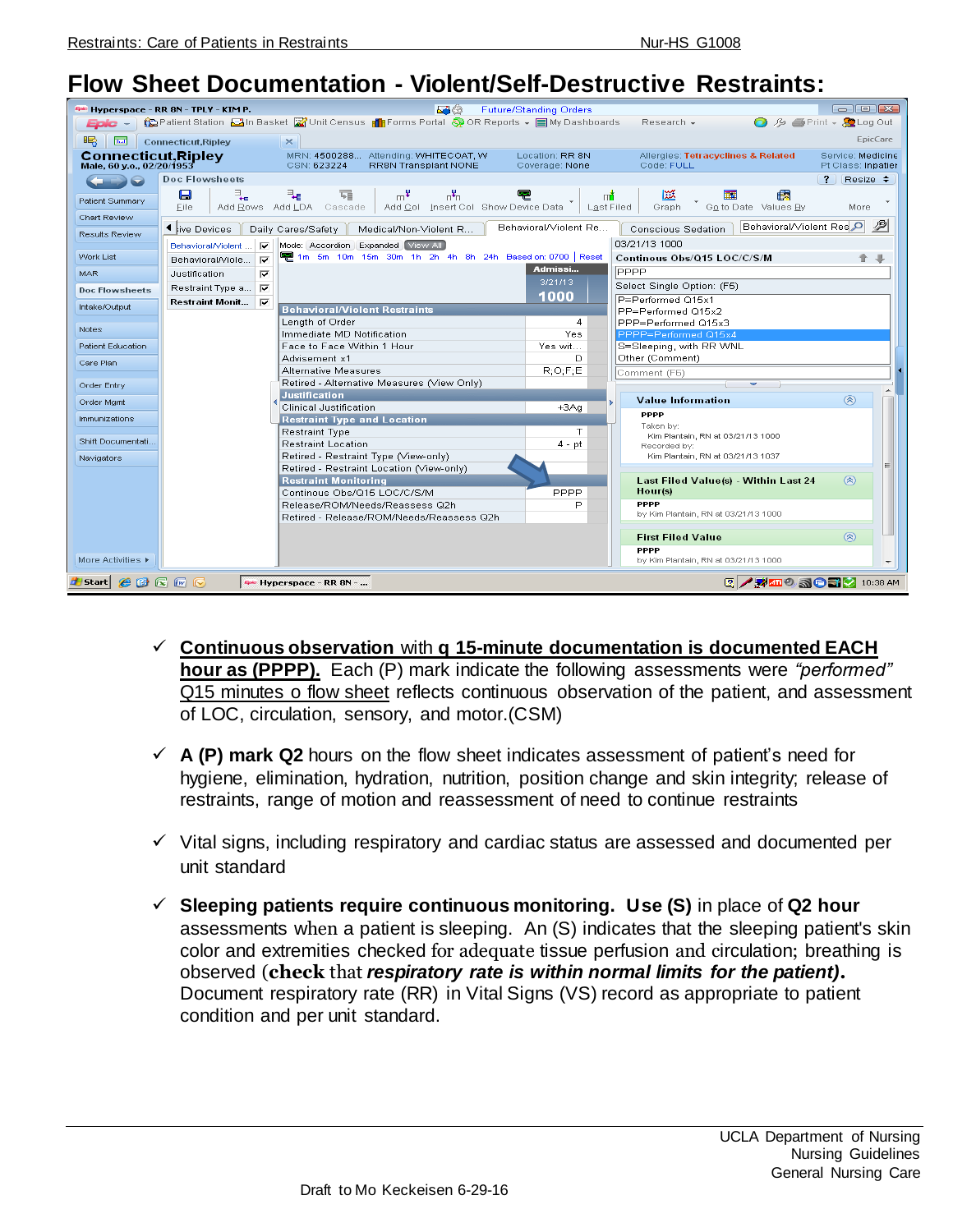#### **Nursing Plan of Care for Restraints: Flowsheet Example**

|                                                                                                                           | <b>De Hyperspace - RR 8N - TPLY - KIM P.</b>            |                                                             | 不会                                                                                                                                          |       | <b>Future/Standing Orders</b>     |                                                  |  | $\Box$ e x                              |  |
|---------------------------------------------------------------------------------------------------------------------------|---------------------------------------------------------|-------------------------------------------------------------|---------------------------------------------------------------------------------------------------------------------------------------------|-------|-----------------------------------|--------------------------------------------------|--|-----------------------------------------|--|
|                                                                                                                           |                                                         |                                                             | te Patient Station EIn Basket Munit Census rif Forms Portal SpOR Reports ↓ EIMy Dashboards                                                  |       |                                   | Research +                                       |  |                                         |  |
| 暍<br><b>Trad</b>                                                                                                          | <b>Connecticut.Riplev</b>                               | $\times$                                                    |                                                                                                                                             |       |                                   |                                                  |  | EpicCare                                |  |
| Connecticut, Ripley<br>Male, 60 y.o., 02/20/1953                                                                          |                                                         | CSN: 623224                                                 | MRN: 4500288 Attending: WHITECOAT, W<br><b>RR8N Transplant NONE</b>                                                                         |       | Location: RR 8N<br>Coverage: None | Allergies: Tetracyclines & Related<br>Code: FULL |  | Service: Medicine<br>Pt Class: Inpatier |  |
|                                                                                                                           | <b>Care Plan</b>                                        |                                                             |                                                                                                                                             |       |                                   |                                                  |  | ? Resize $\div$                         |  |
| Patient Summary                                                                                                           | $\Leftarrow$<br>$\Rightarrow$<br><b>Back</b><br>Forward | D                                                           | Document Modify Problem Apply Template Bring Forward Resolve Problems Delete Problem Clear All Filters                                      |       |                                   |                                                  |  | More                                    |  |
| Chart Review                                                                                                              | <b>Care Plan</b>                                        |                                                             |                                                                                                                                             |       |                                   |                                                  |  |                                         |  |
| Results Review                                                                                                            | 日 图 Overview                                            |                                                             | Display: V Description                                                                                                                      |       |                                   |                                                  |  |                                         |  |
| Work List                                                                                                                 | $E$ Event Log                                           | e Care Plan Progress Notes                                  | Restraints                                                                                                                                  |       |                                   |                                                  |  |                                         |  |
| MAR                                                                                                                       | <b>El Restraints</b>                                    | 白 图 Medical Surgical Restraints                             | <b>Medical Surgical Restraints</b>                                                                                                          |       |                                   |                                                  |  |                                         |  |
| Doc Flowsheets<br>Intake/Output                                                                                           |                                                         | ● Protection from injury to<br>· Optimal circulatory, moti- | This quideline/care plan applies to Ronald Reagan UCLA Medical Center and the Santa Monica UCLA Medical<br>Center and Orthopaedic Hospital. |       |                                   |                                                  |  |                                         |  |
| <b>Notes</b>                                                                                                              |                                                         | Care will be provided with                                  | <b>Web Links</b>                                                                                                                            |       |                                   |                                                  |  |                                         |  |
| <b>Patient Education</b>                                                                                                  |                                                         | Basic care and comfort<br>No evidence of skin brea          | UCLA Nursing Guideline Nur-HS G1008: Restraints Guidelines<br><b>Alerts &amp; Considerations</b>                                            |       |                                   |                                                  |  |                                         |  |
|                                                                                                                           |                                                         | Least restrictive alternati                                 | Goal: Protection from injury to self by inadvertent endotracheal tube dislodgment or self-extubation, central                               |       |                                   |                                                  |  |                                         |  |
| <b>Care Plan</b>                                                                                                          |                                                         | in O Problem Interventions                                  | venous catheter, invasive line or tube dislodgment.                                                                                         |       |                                   |                                                  |  |                                         |  |
| Order Entry<br>Order Mamt                                                                                                 |                                                         |                                                             | Goal: Optimal circulatory, motor, and sensory functioning                                                                                   |       |                                   |                                                  |  |                                         |  |
| Immunizations                                                                                                             |                                                         |                                                             | Goal: Care will be provided with dignity, preservation of rights, and well-being.                                                           |       |                                   |                                                  |  |                                         |  |
|                                                                                                                           |                                                         |                                                             |                                                                                                                                             |       |                                   |                                                  |  |                                         |  |
| Shift Documentati                                                                                                         |                                                         |                                                             | Goal: Basic care and comfort will be provided.                                                                                              |       |                                   |                                                  |  |                                         |  |
| Navigators                                                                                                                |                                                         |                                                             | This includes: toileting, hygiene, hydration, and nutrition.                                                                                |       |                                   |                                                  |  |                                         |  |
|                                                                                                                           |                                                         |                                                             | Goal: No evidence of skin breakdown relative to use of restraints.                                                                          |       |                                   |                                                  |  |                                         |  |
|                                                                                                                           |                                                         |                                                             | Goal: Least restrictive alternatives are considered and restraints are used for the shortest period of time                                 |       |                                   |                                                  |  |                                         |  |
|                                                                                                                           | $\leftarrow$<br>$-111$                                  |                                                             | possible.                                                                                                                                   |       |                                   |                                                  |  |                                         |  |
|                                                                                                                           | Showing all problems, goals, and interventions.         |                                                             |                                                                                                                                             |       |                                   |                                                  |  |                                         |  |
| More Activities $\blacktriangleright$                                                                                     | Expand All                                              | Collapse All                                                | Problems                                                                                                                                    | Goals |                                   |                                                  |  |                                         |  |
| <b>2 / 科四 8 6 5 2 10:41 AM</b><br>$e$ $\epsilon$ $\epsilon$ $\epsilon$<br>d <sup>e</sup> Start <br>A Hyperspace - RR 8N - |                                                         |                                                             |                                                                                                                                             |       |                                   |                                                  |  |                                         |  |

- **Activate Restraint Plan of Care for Patients in Non-Violent or Violent Restraints:** in the Care Plan section of EHR. Individualized patient goals and plan of care are updated reflecting nursing guidelines of care identified in this document (Nur-G1008).
- $\checkmark$  Restraint patients are at high risk for skin breakdown as well as potential aspiration.
- $\checkmark$  Preventative measures to prevent skin breakdown and aspiration risk are included in the plan based upon individual patient assessment per Population and Nursing Guidelines and standard of care.
- $\checkmark$  Nursing interventions and patient progress toward the goals are included in nursing documentation. Patient progress (patient's responses to interventions) are summarized in the *End of Shift Summary* in narrative format every shift. Incorporate related nursing interventions into the *Nursing Clinical Notes, Assessment, and the Daily Cares/Safety Flowsheet* (Doc Flowsheets Activity Tab).

#### **PATIENT/ FAMILY EDUCATION**

- 1. Patient /Family will be informed of purpose/reason for restraint, alternative measures taken prior to restraint use, potential risk benefits, behaviors conditions required for removal of restraints, and care/monitoring provided to patient during restraint use.
- 2. Patient/Family will express understanding of purpose/staff commitment to insuring basic rights and human dignity.
- 3. Patient/Family Education is documented under the Patient Education Navigator.